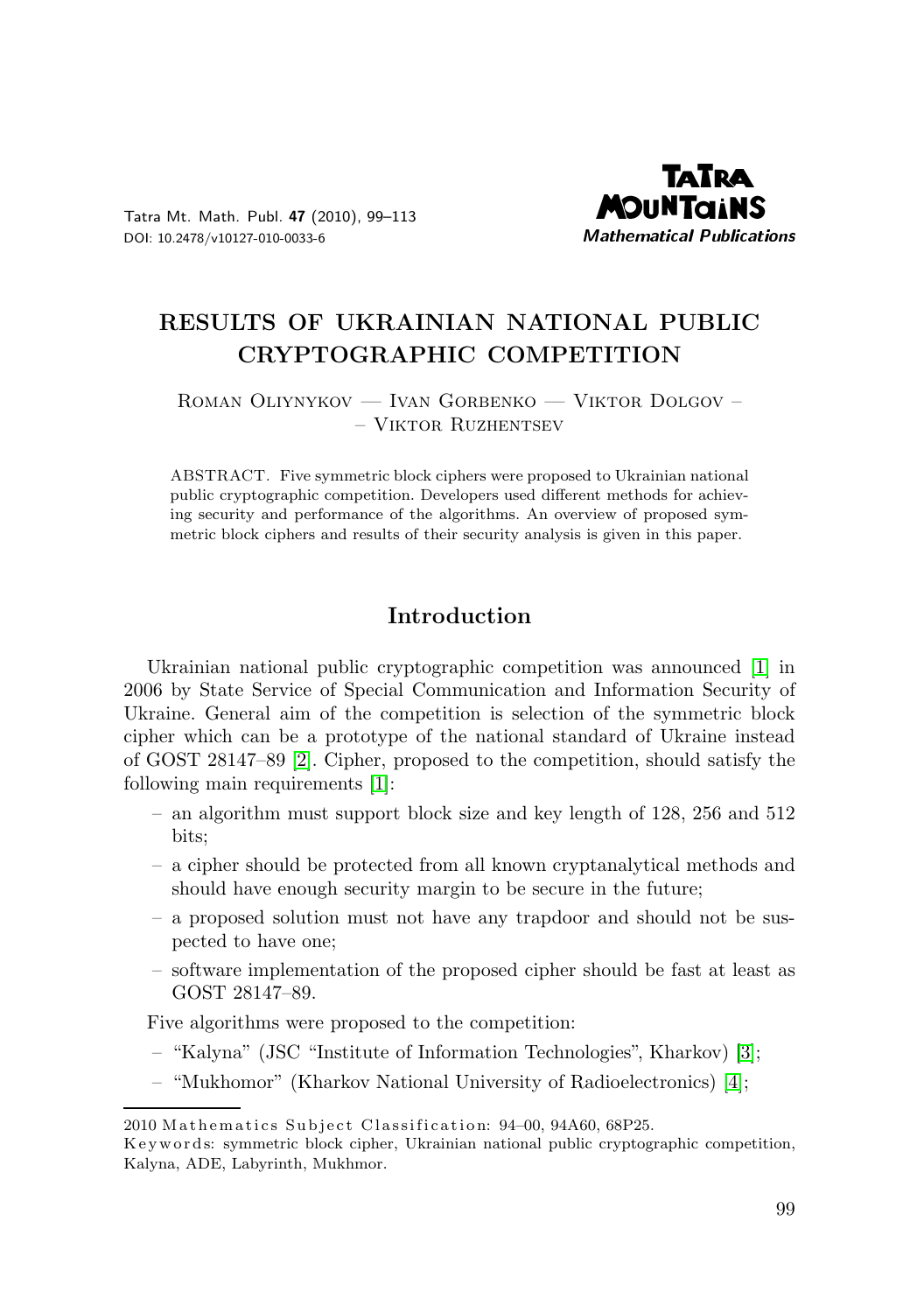- "ADE" (Kozhedub Air Force University, Kiev/Kharkov) [5];
- "Labyrinth" (JSC "Cryptomach", Kharkov);
- "RSB" (National Aviation University, Kiev).

Developers of the algorithms used different constructions and took into account the experience of AES [6], NESSIE [7] and CryptRec [8] cryptographic competitions, so proposed ciphers used rather well-known elements, but vary in security and speed characteristics.

After initial analysis, it was shown that "RSB" has a lack for encryption/decryption speed, potentially poor statistical properties (respectively, potential vulnerabilities to differential and linear cryptanalysis), so it was excluded from consideration. Other four algorithms were allowed for further analysis of cryptographic strength and implementation characteristics.

# 1. Symmetric block cipher "Kalyna"

#### 1.1. Description of the cipher

"Kalyna" is Rijndael-based [9] algorithm and supports block sizes and key lengths up to 512 bits. Number of rounds depends on block size and is equal to 10, 14 or 30 (block size is 128, 256 and 512 bits, respectively.) with key-controlled pre- and post-whitening. The length of the key can be equal or greater than the block size.

"Kalyna" can be presented as the following transformations:

Kalyna<sub>*Kn*</sub> = 
$$
\chi_{K_{N_r+1}} \circ \gamma \circ \prod_{i=1}^{N_r/2} (\sigma_{K2i} \circ \theta \circ \pi \circ \gamma \circ \chi_{K_{2i-1}} \circ \theta \circ \pi \circ \gamma) \circ \sigma_{K_0},
$$

where

 $\sigma_{K_i}$  – XorRoundKey(State,  $K_i$ -)—XORing with a round key  $K_i$ ;

 $\chi_{K_i}$  – AddRoundKey(State,  $K_i$ )—modulo  $2^{32}$  addition with a round key  $K_i$ ;

- π − ShiftRows(State)—byte permutation (shifting) on the cipher state;
- γ − Kalyna S boxes(State)—S-box layer;
- θ − MixColumns(State)—linear transformation layer (MDS matrix multiplication);
- $K_i$  round key;
- $K_M$  encryption/decryption key;
- $N_r$  number of full rounds (without the last simplified one).

Key schedule of "Kalyna" uses round transformations operations and can be presented as follows:

$$
\text{KeySched}_{K_M}^{C_i} = \sigma_{K_M} \circ \theta \circ \pi \circ \gamma \circ \chi_{\overline{K_M}} \circ \theta \circ \pi \circ \gamma \circ \sigma_{K_M},
$$

100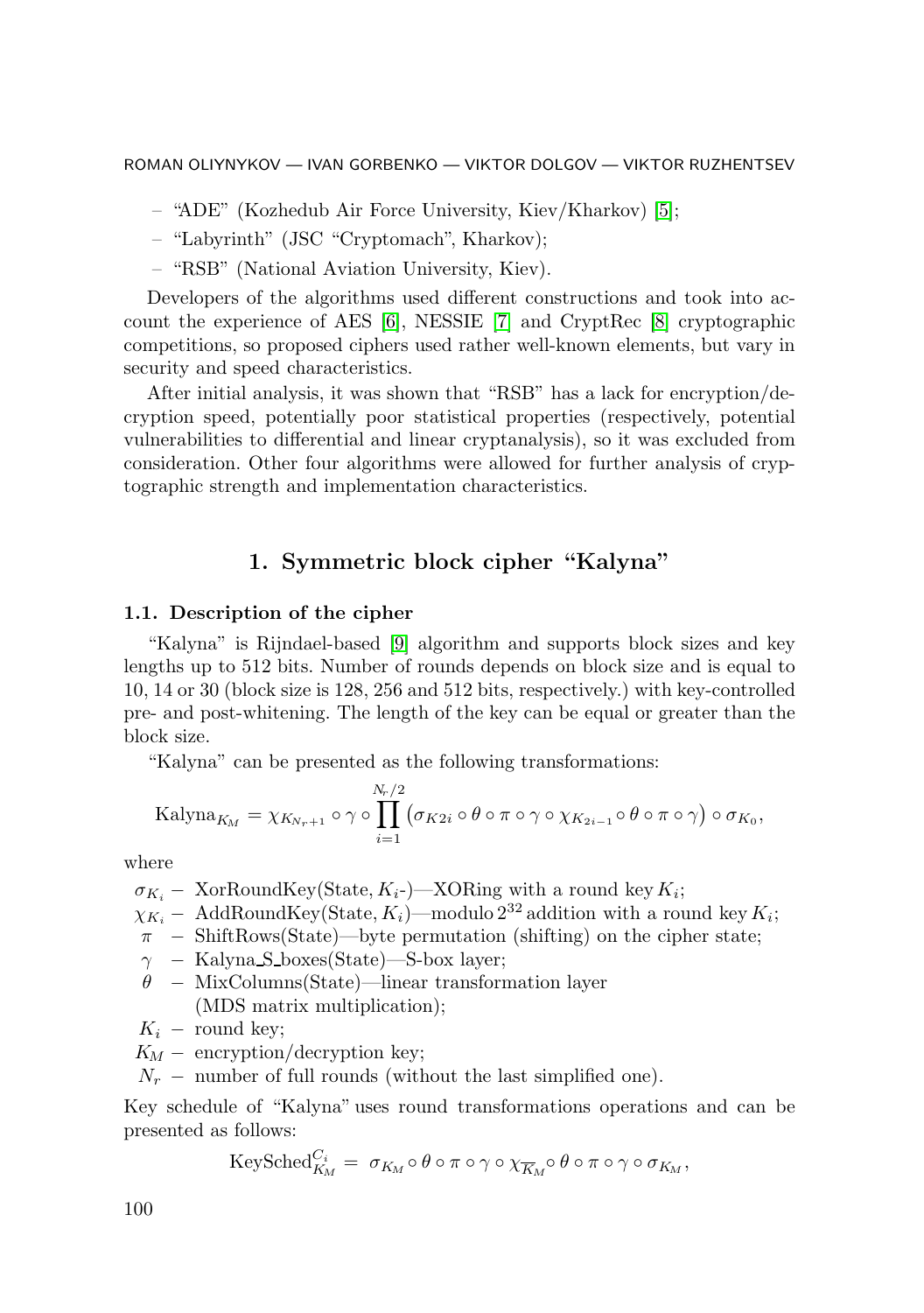#### where

- $C_i$  key schedule constant;
- $K_M$  encryption/decryption key;
- $\overline{K}_M$  bitwise inversion of encryption/decryption key.

Key schedule constant  $C_i$  is used as a plaintext, which is encrypted by  $K_M$  key. From derived value of  $KS_{K_M}^{C_i}$  several round keys can be obtained by simple byte permutation (shifting). Number of round keys obtained by the same value of  $KS_{K_M}^{C_i}$  depends on block size and key length. It is used several values of  $C_i$  to generate all round keys (from 3 constants and key states, resp. for  $128/128$  mode up to 8 constants for  $512/512$ .

Main differences between "Kalyna" and Rijndael are the following:

- larger range of supported block sizes and key lengths;
- increased number of rounds (taking into account keying pre- and post- -whitening);
- eight random generated S-boxes, filtered according to DC, LC and degree of Boolean polynomial criteria (instead of the single Rijndael S-box with inverse element in  $GF(2^8)$ ;
- round key is added using XOR and modulo  $2^{32}$  sum operations (depending on the round);
- linear transformation is an  $8 \times 8$  MDS matrix (instead od  $4 \times 4$  MDS in Rijndael);
- a new key schedule based on round transformations operations.

### 1.2. Design rationale of "Kalyna"

General requirement to "Kalyna" is to have very high level of cryptographic security providing acceptable implementation characteristics. Modifications of Rijndael construction decreased the speed of the cipher (approximately to ∼ 85 % of AES on software implementations), complicated hardware and software implementations (especially on smart-cards), but protected algorithm from potential weaknesses of AES/Rijndael (like algebraic analysis [10], related-key cryptanalysis [11]) and provided very good security margin, especially for the block length and key size of 512 bits.

S-boxes for "Kalyna" were selected from the set of randomly generated permutations (random sequences for generation were taken from hardware-based generator). Selection criteria include the following limitations: the maximum value of non-trivial XOR difference transformation probability is 2<sup>−</sup><sup>5</sup> (comparing to  $2^{-6}$  of the Rijndael S-box), the maximum absolute value of linear approximation probability bias is  $2^{-3}$  (2<sup>-4</sup> of the Rijndael S-box), and the degree of the Boolean polynomial expressing the output bits through the input bits is 7. It should be noticed, that such selection criteria allowed preventing description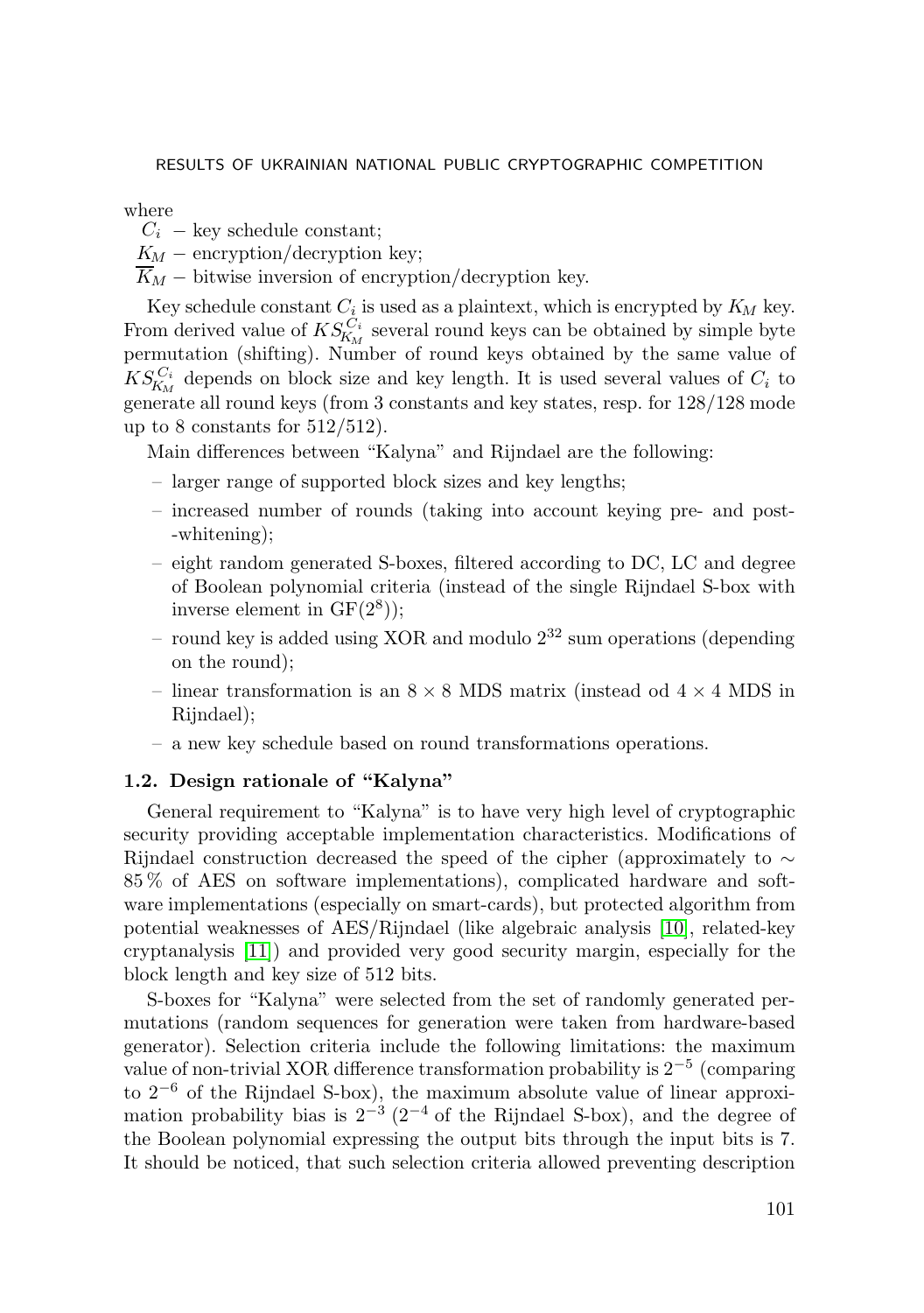of S-boxes and the whole cipher by overdefined system of equations of the 2nd degree [10], preserving good resistance to differential, linear and other statistical methods of cryptanalysis.

Modulo  $2^{32}$  round key addition improves strength of the cipher to DC, LC etc., and gives additional protection from algebraic analysis. Although the modular addition can be described by a system of the 2nd degree, it is non-linear in GF(2) and adds new variables (unknowns) to the system, which significantly complicates solution of the system even on 2 round (very reduced) version of the cipher.

Increased size of MDS matrix provides better propagation properties, so the strength to the most of cryptanalytical methods. Increased size also requires additional memory for precomputed tables. For the fast implementation (eight S-boxes and  $8 \times 8$  MDS) it is needed  $8 \times 2$  kB = 16 kBytes of tables.

A new key schedule, proposed in "Kalyna", provides strength to known attacks, good statistical and non-linear properties and high complexity of obtaining encryption key from one or several round keys [12].

#### 1.3. Strength and security margins of "Kalyna"

Through using modulo  $2^{32}$  key addition, "Kalyna" is not a Markov cipher [13]. So, the conventional method of strength estimation to DC cannot be directly applied.

The conventional method is based on the calculation of the sum of the active S-boxes number in every round during encryption process. Having this value and the maximal probability of S-box difference transformation, it is possible to estimate upper bound of the maximal probability of non-trivial differential characteristic for Markov ciphers.

"Kalyna" involves modulo  $2^{32}$  key addition. This operation is non-linear over GF(2) and can change the number of active bytes (for a difference calculated modulo 2). Moreover, the probability of such transformation depends on the input data, so the probability of the whole characteristic also depends on the input data. This, conventional methods cannot be applied to "Kalyna".

Correct results can be obtained using the following theorem.

**THEOREM** (by A. N. A leksey chuk, L. V. Kovalchuk [15]). For symmetric block cipher "Kalyna" the maximal probability  $EDP(\Omega)$  of differential characteristic  $\omega$  is upper bounded by the value

$$
EDP(\Omega) \leq (\triangle_{\text{max}}^S)^{(N_r/2)B_M+1},
$$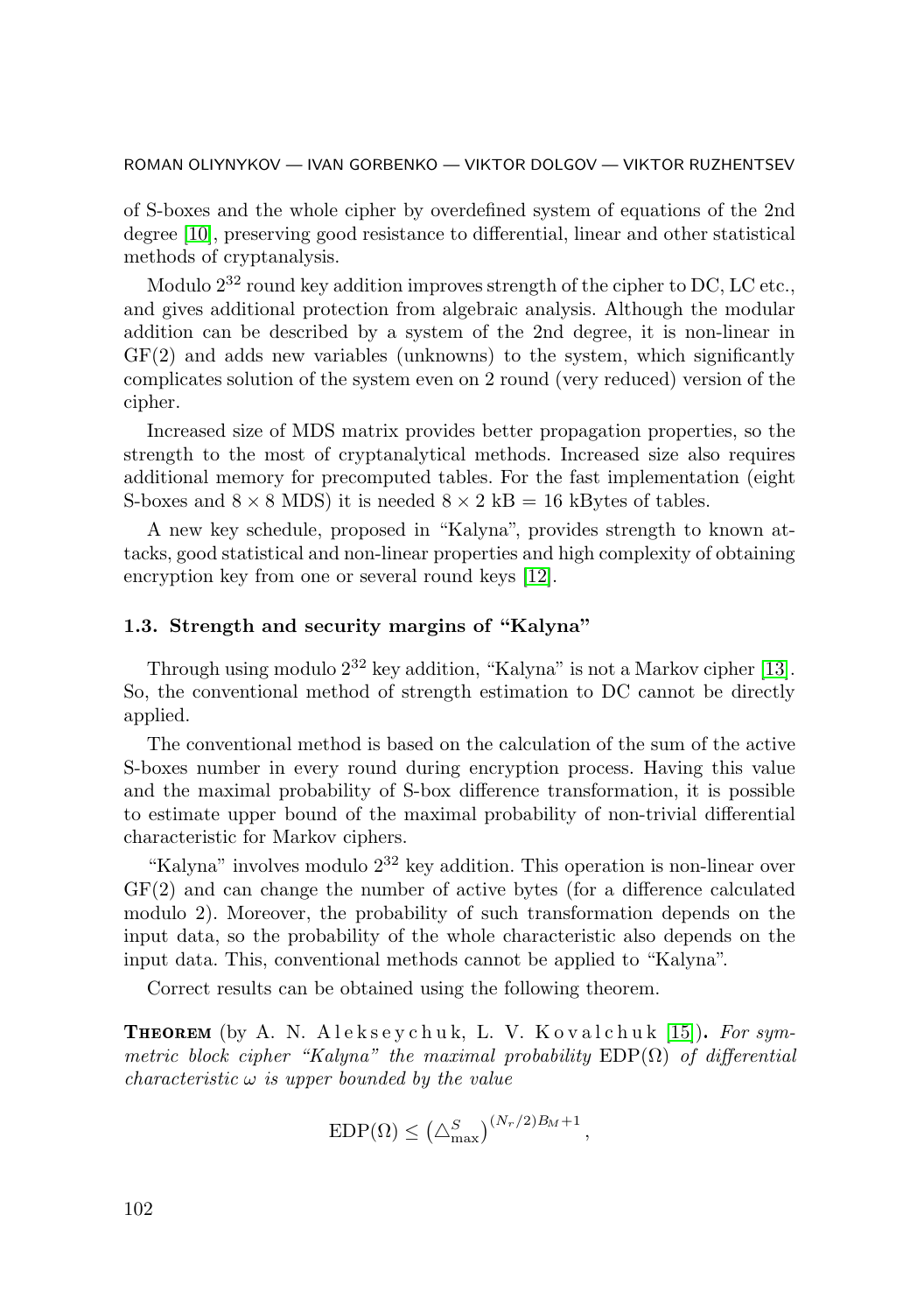where

$$
N_r \t - number of rounds in "Kalyna" (without last simplified round);
$$
  
\n
$$
B_M \t - branch number of the "Kalyna" MDS matrix
$$
  
\n
$$
(B_M = 9 \text{ for } 8 \times 8 \text{ MDS});
$$
  
\n
$$
\triangle_{\text{max}}^S - \text{ maximal non-trivial difference transformation probability}
$$
  
\n
$$
on \text{ "Kalyna" } S\text{-box } (\triangle_{\text{max}}^S = p_{D_{\text{max}}} = 2^{-5}).
$$

P r o o f. (Simplified version of the proof given in [15].) Let us take into account two consecutive rounds (number i and  $i + 1$ ) of "Kalyna" located between AddRoundKey() operation, and let  $\omega_i$  and  $\omega_{i+1}$  be the difference (bitwise modulo 2) at the input and output of the first of these rounds, respectively.

Let us define the number of active bytes (Hamming weight) in these differences as  $wt(\omega_i)$  and  $wt(\omega_{i+1})$ . During round transformation, application of Kalyna S Boxes(), ShiftRows() and XorRoundKey() does not change the number of active in the difference, this value can be changed only on MixColumns().

According to the definition of branch number  $B_M$  for MDS matrix, we have

$$
wt(\omega_i)+wt(\omega_{i+1})\geq B_M \quad \text{for} \ \ wt(\omega_i)1>0.
$$

We may have strict equality when all active bytes are located at the input of one MDS matrix of "Kalyna" and inequality in other situation (MixColumns of 128-bit "Kalyna" uses 2 MDS matrices, 256-bit variant uses 4 matrices, and 512-bit variant has 8 MDS matrix multiplication).

So, the number of active S-boxes at the *i*th and  $(i + 1)$ th rounds will be  $wt(\omega_i)$  and  $wt(\omega_{i+1})$ , respectively, and for these two consecutive rounds number of active S-boxes is

$$
wt(\omega_i)+wt(\omega_{i+1})\geq B_M.
$$

Thereby, the number of active S-boxes is at least  $B_M$ .

AddRoundKey() may change the number of active bytes between these couples of rounds. But modulo  $2^{32}$  addition is a bijective operation, and if the input difference is non-zero, then the output difference will also have non-zero bytes  $(wt(\omega_i) > 0$  for any couple of rounds).

In "Kalyna" we have  $N_r/2$  such couples of rounds partitioned by AddRound-Key() operation. Besides these rounds, we have the first round, which has at least one active S-box (non-zero difference comes to the first round).

Thereby, the number of active S-boxes for the whole cipher is at least

$$
(N_r/2)B_M + 1.
$$

Assuming as usual for DC, that transformations on all S-boxes are performed independently, we have upper bound for value for differential characteristic probability

$$
EDP(\Omega) \leq (\triangle_{\text{max}}^S)^{(N_r/2)B_M+1}.
$$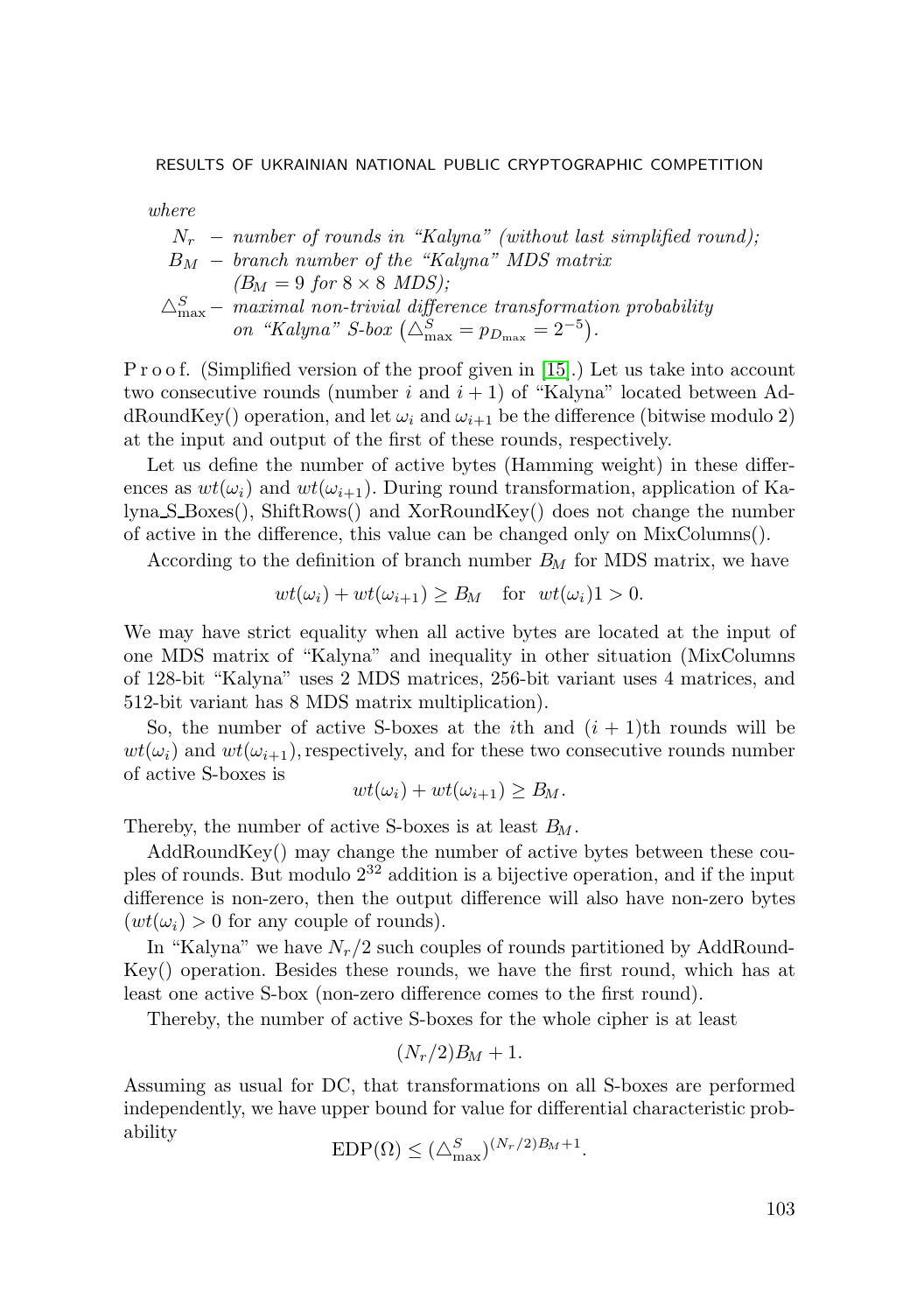For 128-bit, 256-bit and 512-bit variants of "Kalyna" we have:

 $EDP_{128}(\Omega) \le 2^{-230}$ ,  $EDP_{256}(\Omega) \le 2^{-320}$ ,  $EDP_{512}(\Omega) \le 2^{-680}$ .

So, "Kalyna" is protected from differential attacks.

This theorem gives us an upper bound of probability only, not a strict value. It is more difficult to estimate strict security margins of "Kalyna" to differential cryptanalysis. From the proof of theorem it follows that 2 consecutive rounds between AddRoundKeys have at least  $B_M$  active S-boxes. So, 4 rounds will have at least  $2 \cdot B_M = 18$  active S-boxes, etc. But we do not take into account that we have two or more MDS matrices, and at most cases modulo  $2^{32}$  key addition will not decrease the number of active S-boxes. Therefore, 18 active S-boxes for 4 rounds is the lowest estimation which can have rather simple theoretical proof.

From the theorem we can calculate that it can be enough 6 rounds (of 11) to cross the threshold of 2<sup>−</sup><sup>128</sup> for 128-bit "Kalyna", but really secure number of rounds is less. Analogous results we have for 256-bit and 512-bit variants.

Similar to differential cryptanalysis results were got for linear cryptanalysis, truncated and impossible differentials, integral cryptanalysis, interpolation and boomerang attacks [14]. It was shown the impossibility of application of related keys, slide and other types of analysis to "Kalyna" [12], [14], [15].

"Kalyna" key schedule supposes non-bijective generation of round keys. This property increases the strength to various methods of cryptanalysis oriented on obtaining round keys only. Having good key agility and simple implementation (both in software and hardware) with protection from additional attacks, this key schedule allows potential collisions in round keys (different encryption keys might generate the same sequence of round keys).

We can estimate the probability of such event by application of differential cryptanalysis methods. Application of the best possible characteristics gives us the following: for the two distinct random encryption keys

$$
K_M^{(1)} \neq K_M^{(2)}
$$

the collision probability in all keys states  $KS_{K_M}^{C_i}$  (getting all round keys equal) is upper bounded by the probability

$$
p_{\text{char}} \leq \left(\triangle_{\text{max}}^S\right)^{B_M \cdot t},
$$

where  $t$  is the number of key states  $[12]$ . This value does not take into account full differentials (each differential can cover several characteristics), so real collision probability can be higher. But having only 2-round transformation in the key schedule, we can suppose that the number of characteristics forming necessary differential is sufficiently small and it does not improve this probability greatly.

For "Kalyna" with 128-bit block and 128-bit encryption key we have

$$
p_{\text{char}} \leq (2^{-5})^{9 \cdot 3} = 2^{-135},
$$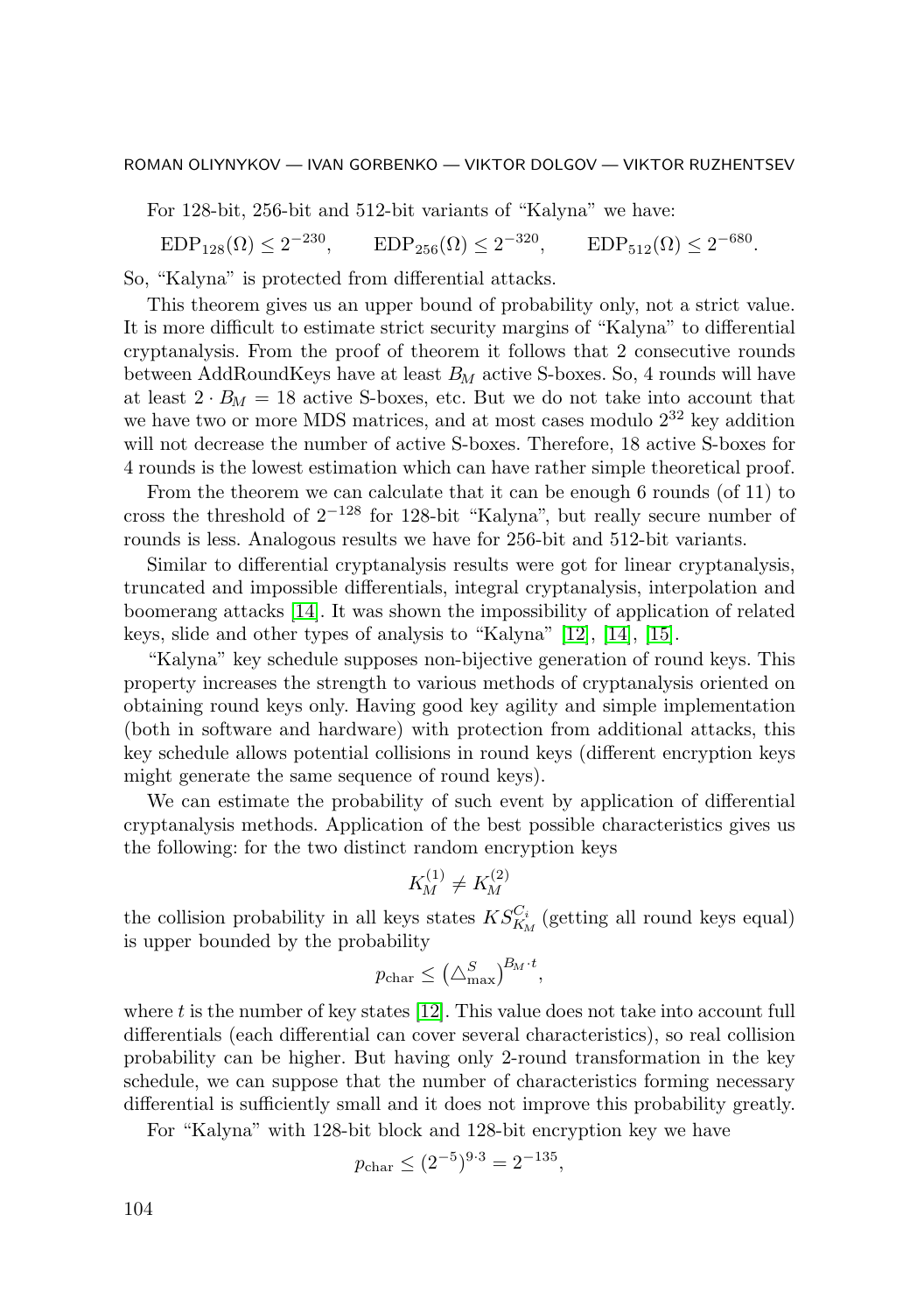which is negligible small.

Thus, "Kalyna" is resisted to known methods of cryptanalysis and has a good security margin.

# 2. Symmetric block cipher "Mukhomor"

### 2.1. Description of the cipher

"Mukhomor" is built using extended Lai-Massey scheme, like in FOX ciphers family [16]. According to requirements of competition, algorithm supports block sizes and key lengths of 128, 256 and 512 bits. Number of rounds depends on block size and is equal to 11, 13 or 18, respectively.

Cipher consists of initial whitening, application of round transformations and final whitening. Round transformation of "Mukhomor" is given at Figure 1.



Figure 1. Round transformation of "Mukhomor".

After application of output values of round function to input quarters, the first and the third one are processed by OR transformation. Like in FOX ciphers family, OR uses one round of Feistel transformation with identity as a round function.

Construction of the round function used this transformation depends on block size of the cipher. Round function of "Mukhomor" for block size of 128 bits is given on the following page at Figure 2.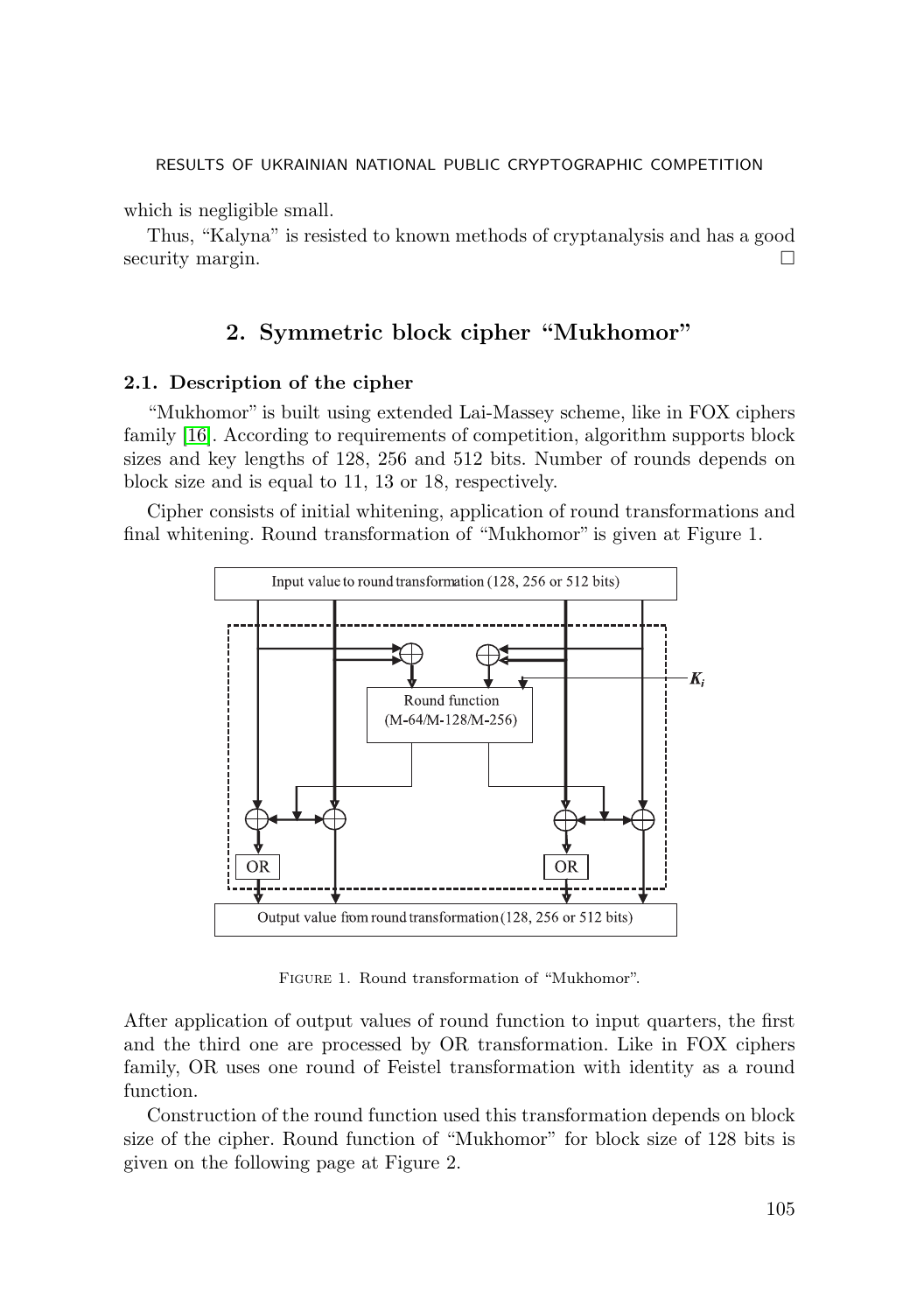

Figure 2. Round function M-64 of "Mukhomor".

Like in "Kalyna", it is used modulo  $2^{32}$  key addition, but in every round. After 3-time application of SL-transformation, resulting value is transmitted to the output of round function.



Figure 3. SL-transformation of "Mukhomor".

Structure of SL-transformation is given at Figure 3. SL-transformation of "Mukhomor" uses four different S-boxes with the same requirements, as for "Kalyna" (for similarity of these ciphers, all four S-boxes of "Mukhomor" were taken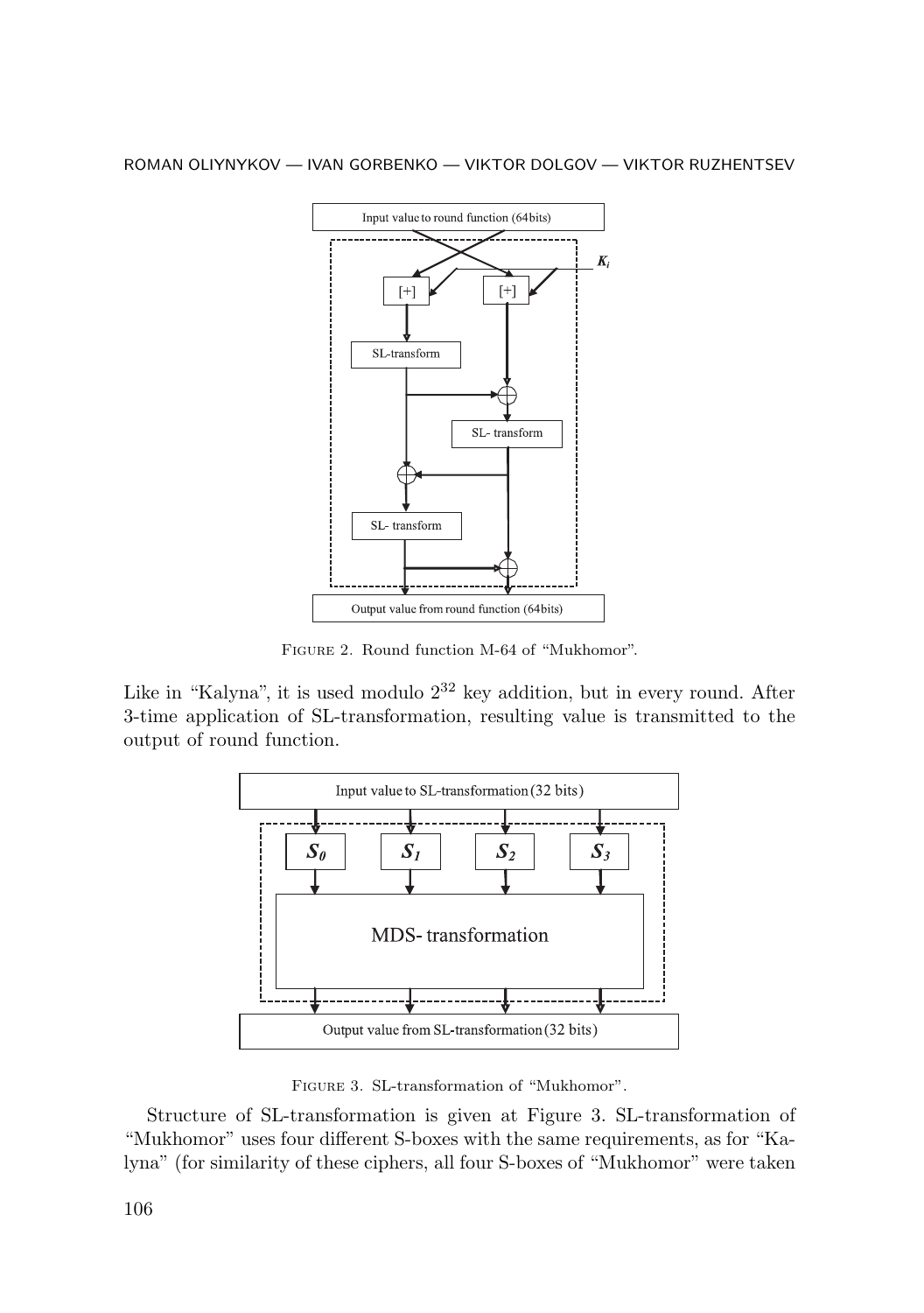from "Kalyna" specification). MDS-transformation of "Mukhomor" has size  $4\times4$ bytes, and taken from Rijndael.

Key schedule of "Mukhomor" uses the same principles as "Kalyna". Some constant is encrypted by several parallel round functions using 2 rounds with byte permutation after the first one, and encryption key is applied as a round key. Key schedules of "Mukhomor" and "Kalyna" have equal properties from the security and implementation points of view.

### 2.2. Design rationale of "Mukhomor"

The aim of "Mukhomor" construction was to develop a modern fast cipher with acceptable level of security, which protects cipher from all known cryptanalytical attacks, but does not have a large security margin. Lay-Massey scheme is efficient and easy for implementation. Required number of rounds was estimated by strength to differential and linear cryptanalysis of simplified version of "Mukhomor" (without taking into account modulo  $2^{32}$  addition with a round key, what makes "Mukhomor" a non-Markov cipher). Round function and SL-transformation was designed for good non-linear and propagation properties and efficient implementation on 32-bit platforms. Other elements of the algorithm, including key schedule, use the same principles (have the same properties), as "Kalyna".

### 2.3. Strength of "Mukhomor"

Many cryptanalytical methods were considered concerning "Mukhomor". It was shown strength of the cipher to differential and linear cryptanalysis, truncated and impossible differentials, integral cryptanalysis, interpolation and boomerang attacks, slide and other types of analysis [17].

So, "Mukhomor" is invulnerable to known method of cryptanalysis, and its implementations have high performance.

# 3. Symmetric block cipher "Labyrinth"

#### 3.1. Description of the cipher

"Labyrinth" is a 16-round Feistel algorithm with initial and final whitening, supporting block sizes and key lengths of 128, 256 and 512 bits. Initial whitening consists of modulo key addition (modulo respective to the block size), an S-box layer and a byte permutation layer. Final whitening also involves byte permutation (another variant), a layer of inverse S-boxes and modulo key subtraction (like in initial whitening, modulo respective to the block size). Structure of round function of "Labyrinth" is given at Figure 4. Like in Camellia [19], it consists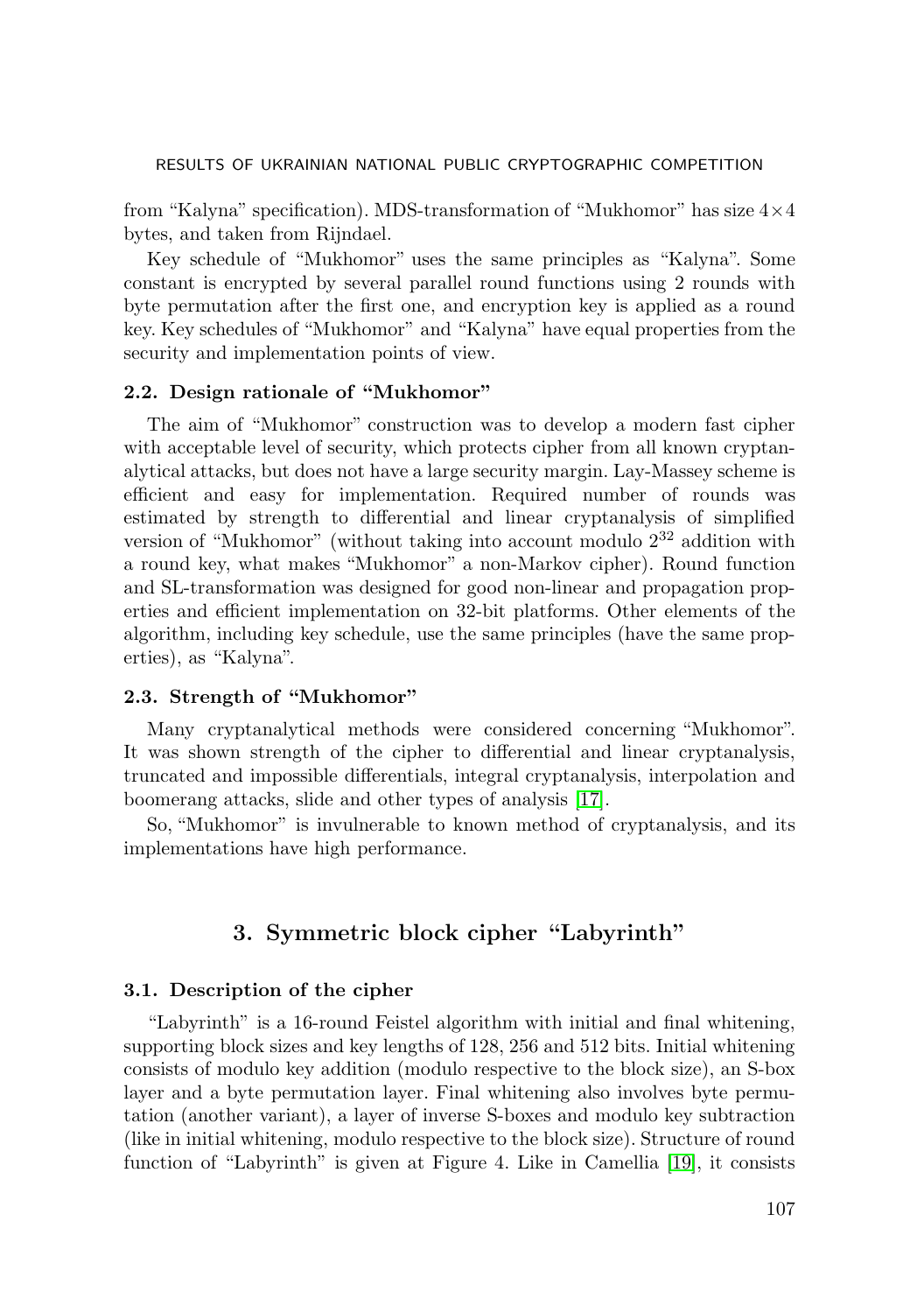of round key addition (modulo respective to the half of block size), S-boxes and MDS matrix multiplication. Size of the MDS matrix is also chosen as  $8 \times 8$  bytes.



Figure 4. Round function of "Labyrinth" for 128-bit block size.

Key schedule of "Labyrinth" generates round keys by involving round function transformation. The first round keys are equal to corresponding parts of the encryption key (with respect to the key length of the cipher). For generation additional round keys, the encryption key is taken as a plaintext and is processed by several rounds of Feister transformation with "Labyrinth" round function, like in the CS-Cipher [21]. Instead of constants at the key schedule of CS-Cipher, a sum of encryption key parts is used as a round key in this procedure. After each application this sum is modified by modulo addition with some constant and XORing with another one. Round keys for the first 8 rounds are obtained by this method, last rounds uses the same keys in different sequence.

### 3.2. Design rationale of "Labyrinth"

According to developer's documents sent to the competition committee, the cipher is optimized for compact implementation of different platforms, having appropriate level of cryptographic security. Its speed is approximately equal to ∼ 75 % of AES with software implementation on x86 platform. Full specification and supporting documents of "Labyrinth" is not published at scientific journals yet, so we give brief extraction here.

Initial and final whitening is intended to increase the number of active S-boxes on the first/last round and prevent nR-attacks of differential cryptanalysis. Like in Rijndael, "Labyrinth" uses the same S-box for all transformations, and also implements exponentiation in  $GF(2<sup>8</sup>)$ . Linear transformation layer requires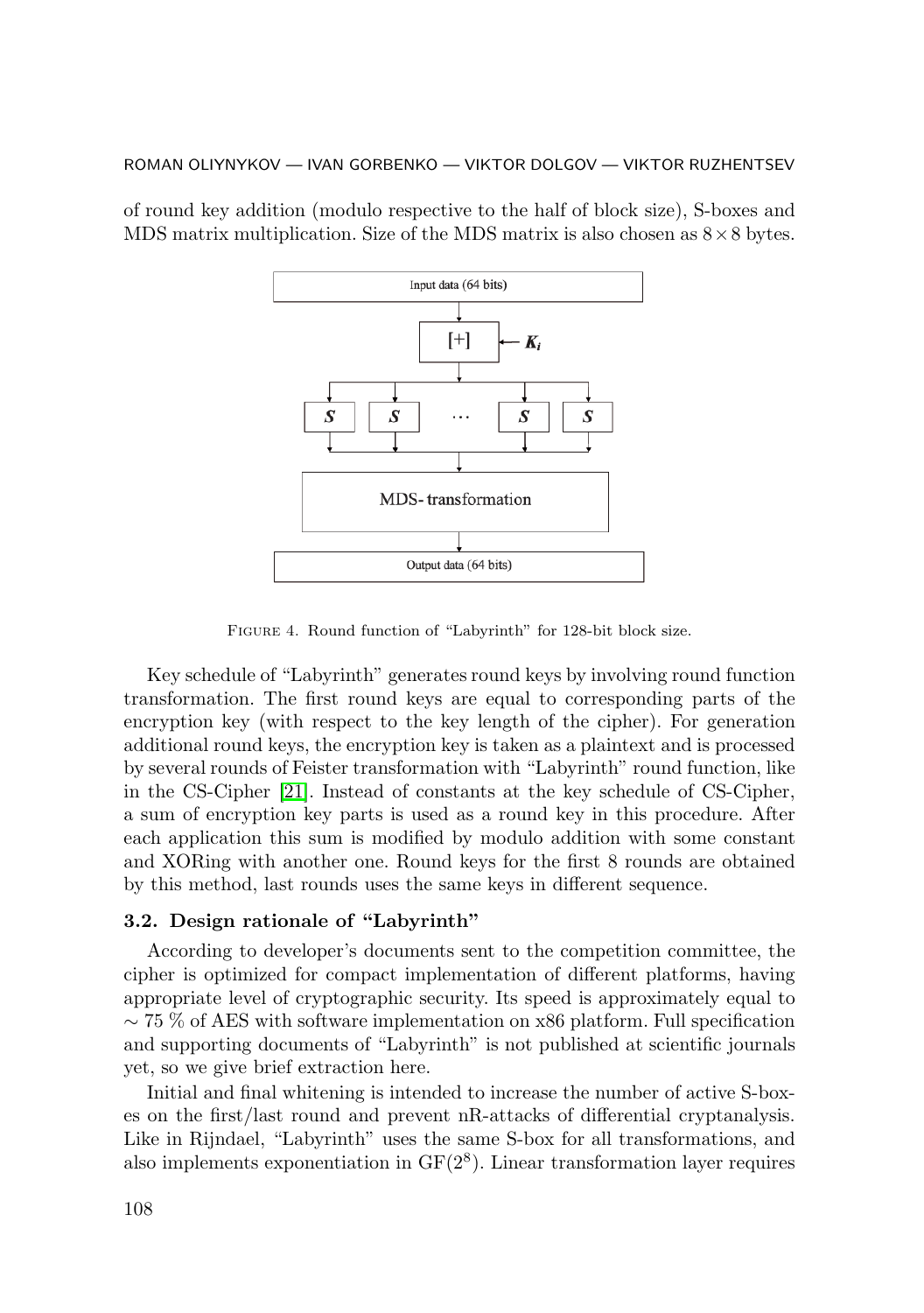maximal branch number property and uses MDS matrix multiplication. It is also optimized for compact implementation. Key schedule algorithm has non-linear properties and generates unique round keys.

### 3.3. Strength of "Labyrinth"

Developer of the cipher shows application of differential, linear cryptanalysis, truncated and impossible differentials, boomerang, linear sums, high order differentials and integral attack to modified version of "Labyrinth". Proof of strength to cryptanalytical attacks was made for "Labyrinth"-like cipher, where all modulo addition or subtraction operations are changed to XOR. Modified version became a Markov cipher, without taking into account that modulo operations can essentially change number of active bytes after every such operation. We can notice that in many cases such approach gives right estimations, but it is not a strict proof of original cipher properties.

In [19] it was shown, that such modified version of "Labyrinth" can be described with an overdefined system of 16800 equations of the 2nd degree with 1664 variables, like  $\text{AES}/\text{Rijndael}$  [10]. As modulo  $2^{64}$ ,  $2^{128}$ , etc. addition can be described by the system of the 2nd degree, the whole cipher also can be described by the system of overdefined equations of the 2nd degree.

# 4. Symmetric block cipher "ADE"

#### 4.1. Description of the cipher

"ADE" is another one Rijndael-based symmetric block cipher, proposed to the competition. It supports block sizes and key lengths of 128, 192, 256, 320, 512 bits (more values than required) and can be scaled more with a step of 32 bits.

Encryption of "ADE" (variant for 128 bits) can be presented as a set of transformations:  $\circ$ 

$$
ADE_{K_0} = \sigma_{K_{10}} \circ \pi_{K_{10}} \circ \gamma_{K_{10}} \circ \sigma_{K_9} \circ \prod_{i=0}^{8} (\theta_{K_i} \circ \pi_{K_i} \circ \gamma_{K_i} \circ \theta_{K_i}),
$$

where

- $\sigma_{K_j}$  AddRoundKey(State,RoundKey)—XORing with a round key  $K_i$ ;
- $\pi_{K_j}$  ShiftRows(State, RoundKey)—round key dependent shift on the cipher state;
- $\gamma_{K_j}$  ByteSub(State, RoundKey)—layer of round key dependent S-boxes;
- $\theta_{K_i}$  MixColumn(State, RoundKey)—multiplication by round key dependent MDS matrix;
- $K_i$  round key.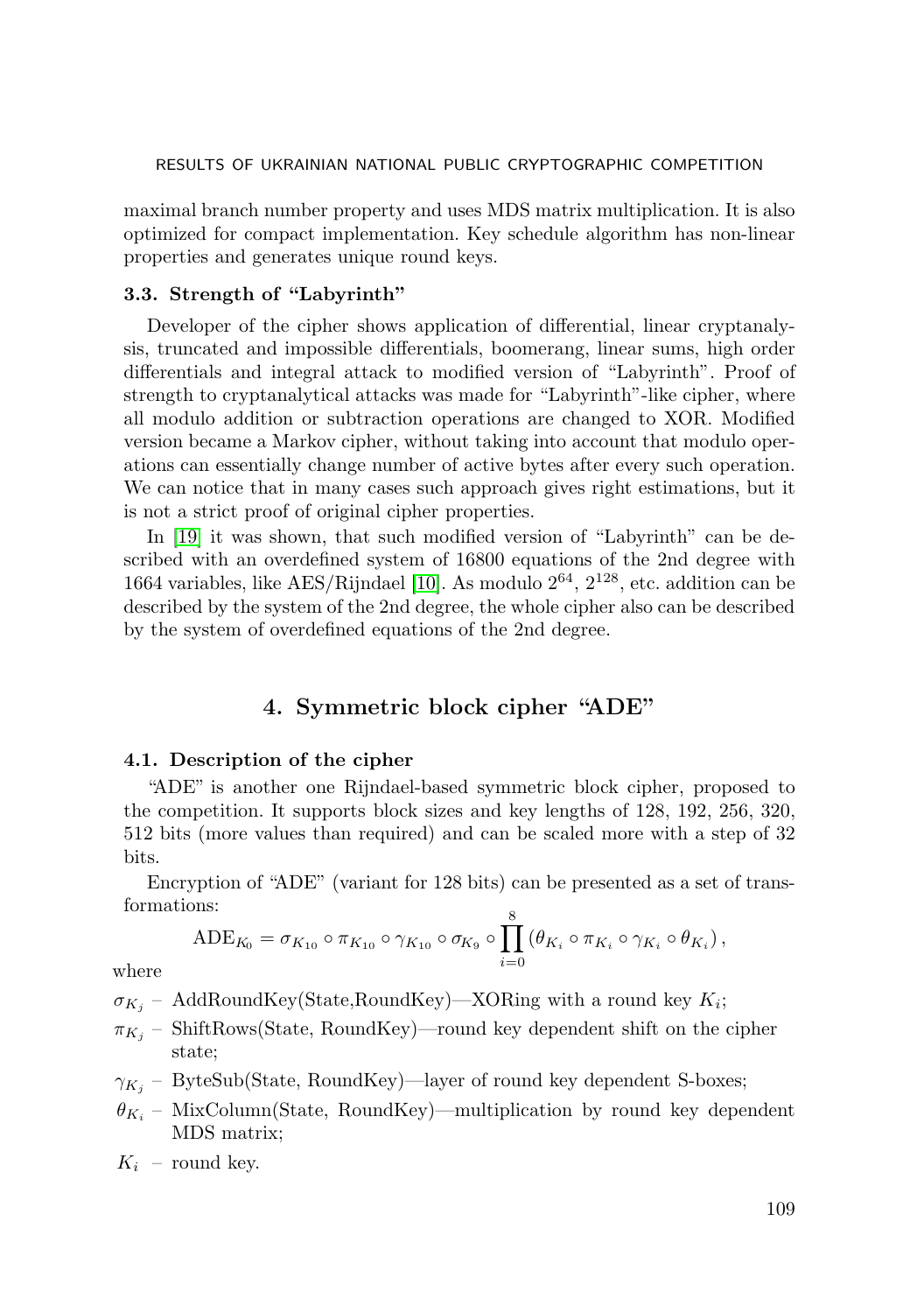It should be noticed that all operations (ShiftRows, MixColumn and S-boxes in ByteSub) are key dependent and differ from round to round.

S-box transformation  $b = S(a)$  for ADE can be expressed via formula

$$
b = M \cdot (a \cdot \gamma)^{-1} + \beta,
$$

where

- $M, \beta$  corresponding binary matrix and vector form AES specification (multiplicative inverse also maps 0 onto itself),
	- $\gamma$  a byte from the current round key
		- (if this byte is equal to zero,  $\gamma$  is set to a fixed non-zero constant).

ShiftRows takes 2-bit pairs from the byte of the current round key and uses every couple of bits as a shifting value for corresponding row. Thus, each row is shifted independently.

Like in AES, MixColumn implements multiplication of the current state column to the generator matrix of linear forward error correction code. Matrix can be of different size and has the following form:

$$
M' = \begin{pmatrix} S & S^2 & S^3 & \cdots & S^{4i} \\ S^2 & S^4 & S^6 & \cdots & S^{8i} \\ S^3 & S^6 & S^9 & \cdots & S^{12i} \\ \cdots & \cdots & \cdots & \cdots & \cdots \\ S^{4i} & S^{8i} & S^{12i} & \cdots & S^{16i} \end{pmatrix},
$$

where

- s − a byte from the current round key
	- (if this byte is equal to zero or one,  $s$  is set to fixed constant),
- i − processor-dependent constant for cipher optimization to different platforms.

Key schedule of "ADE" is equal to such operation in AES/Rijndael.

If the cipher is implemented with a set of precomputed tables, ADE runs as fast as AES does, but tables must be computed before the encryption and require large amount of memory (potential problem for implementation of the cipher on smart-cards).

#### 4.2. Design rationale of "ADE"

From authors' statement, their aim was to protect cipher from algebraic analysis preserving all other excellent properties of AES/Rijndael. Key dependent operations make cipher invulnerable to potential weaknesses of AES and essentially improve cipher's propagation properties. Other design solutions are based on Rijndael development document [9].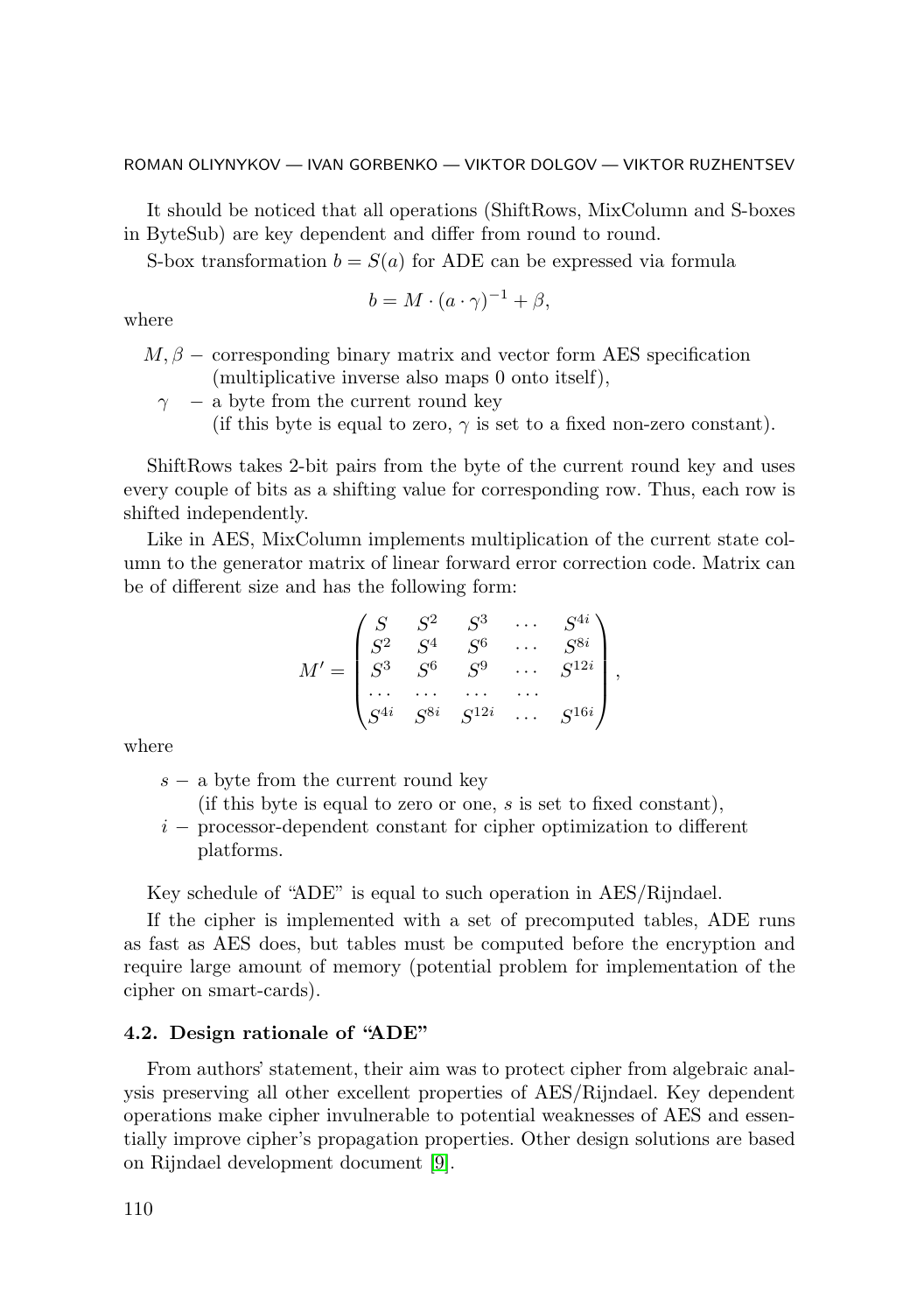#### 4.3. Strength of "ADE"

For "ADE" it was shown [5] strength to differential and linear cryptanalysis, truncated differential, square, interpolation and related-key attack. Authors prove that it is much harder to build overdefined system of equation for "ADE" than for AES, and such a system will be less sparse. Statistical properties of reduced round "ADE" are better than properties of AES with the same number of rounds.

But great number of key-dependent operations makes cipher potentially vulnerable to key schedule attacks or leads to existence of weak keys classes. Independent analysis has shown that key-dependent ShiftRows() operation can do synchronous shift of all rows to the same number of bytes. In [20] it was shown that such a synchronous shift was kept at all rounds of encryption for some set of keys. In this case each subpart of encrypted plaintext is processed independently. For example, on some set of keys 128-bit block "ADE" behaves like 4 independent ciphers with 32-block length.

Thus, "ADE" is protected from well-known cryptanalytical attacks, has excellent statistical properties, but has rather large classes of weak encryption keys, which application leads to very serious worsening of cryptographic properties of the cipher.

# Conclusions

Ukrainian national public cryptographic competition for selection of algorithm-prototype for a national standard of symmetric block cipher of Ukraine was announced in 2006. Proposed ciphers accepted for participation in the competition became available for researchers in 2007.

Further analysis has shown that cipher "RBS" has potential weaknesses for statistical methods of cryptanalysis and a lack of encryption/decryption speed. Another candidate "ADE" has classes of weak encryption keys.

It was not shown existence of effective attacks against "Labyrinth". But this cipher can be described by overdefined system equation of the 2nd degree, like AES. For original cipher there is no full formal proof of strength to known methods of cryptanalysis.

Algorithm "Mukhomor" is proven to be resistant to known cryptanalytical methods. Its implementations have high performance, but the cipher does not have large security margins.

Symmetric block cipher "Kalyna" was designed to be an algorithm with high level of security. It has a full proof of strength of known methods of cryptanalysis, does not have any potential weak points and has very good security margins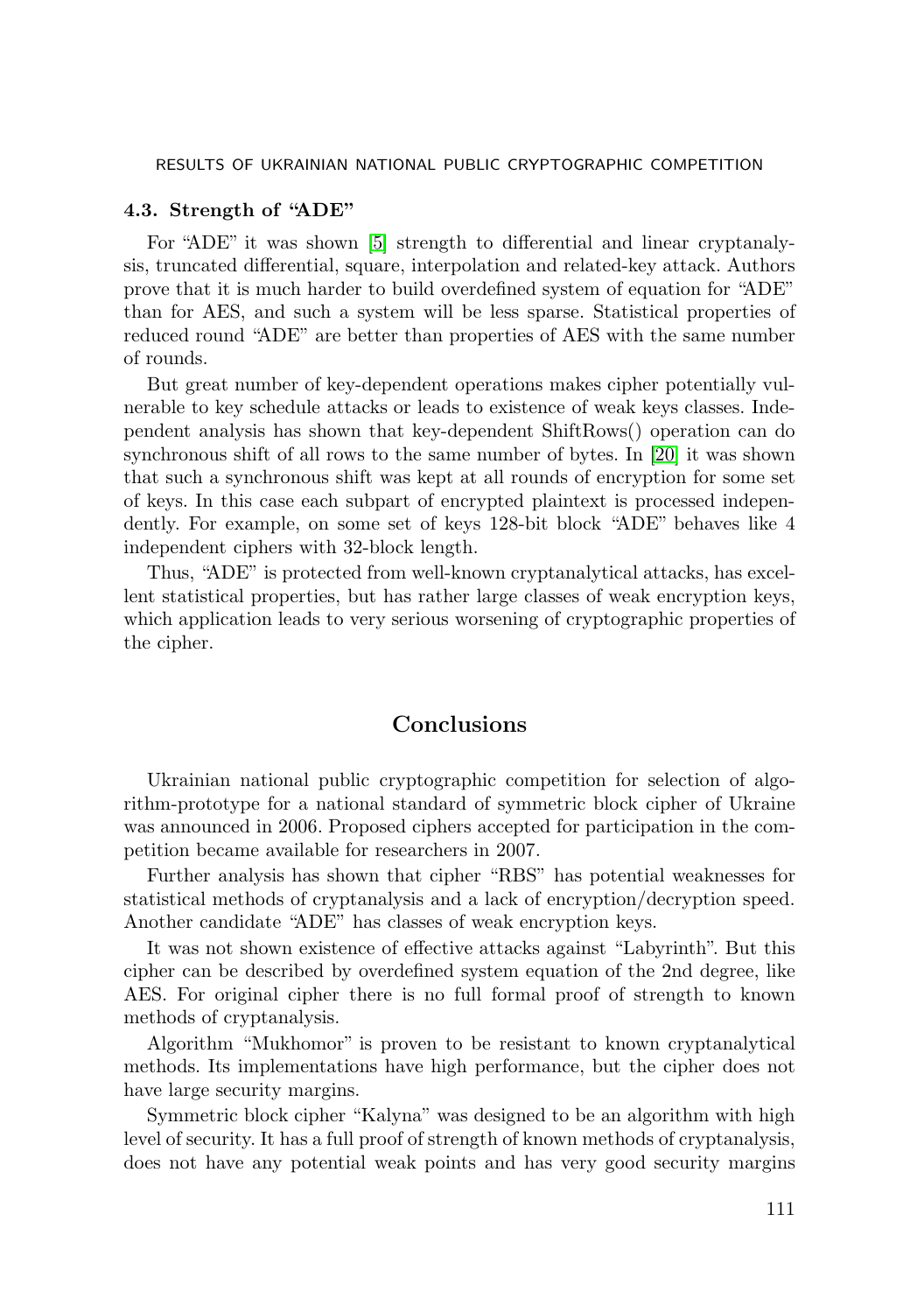for protection from attacks in the future. It also has sufficient performance of implementations.

On final decision of the competition committee "Kalyna" was selected as a symmetric block cipher which was allowed to be used for protection of non- -government information. Existing standard GOST 28147–89 also continues to be used in Ukraine.

#### REFERENCES

[1] STATE SERVICE OF SPECIAL COMMUNICATION AND INFORMATION SECU-RITY OF UKRAINE.: Statement about Public Competition of Cryptographic Algorithms. State Service of Special Communication and Information Security of Ukraine, 2006. (In Ukrainian)

http://www.dstszi.gov.ua/dstszi/control/ru/publish/article;jsessionid =F88A950B67D1FC50BA7C7CB669238287?art id=48387&cat id=42056.

- [2] GOST 28147–89. State Standard of the Soviet Union. Information Processing Systems. Cryptographic Security. Algorithm of Cryptographic Transformation. 1990 (In Russian)
- [3] OLIYNYKOV, R. V.—GORBENKO, I. D.— DOLGOV, V. I.—RUZHENTSEV, V. I.: Symmetric block cipher "Kalyna", Applied Radio Electronics 6 (2007), 46–63. (In Ukrainian)
- [4] OLIYNYKOV, R. V.—GORBENKO, I. D.—DOLGOV, V. I.—RUZHENTSEV, V. I.– –BONDARENKO, M. F.: Symmetric block cipher "Mukhomor", Applied Radio Electronics 6 (2007), 147–157. (In Ukrainian)
- [5] KUZNETSOV, O. O. ET AL.: Symmetric block cipher "ADE", Applied Radio Electronics 6 (2007), 241–249. (In Ukrainian)
- [6] DEPARTMENT OF COMMERCE, NATIONAL INSTITUTE OF STANDARDS AND TECHNOLOGY, USA: Announcing Development of a Federal Information Processing Standard for Advanced Encryption Standard, 1997, http://csrc.nist.gov/archive/aes/pre-round1/aes\_9701.txt.
- [7] NEW EUROPEAN SCHEMES FOR SIGNATURE, INTEGRITY, AND ENCRYPTION: Call for Cryptographic Primitives, Information Societies Technology (IST) Program of the European Commission, 2000, https://www.cosic.esat.kuleuven.be/nessie/call.
- [8] MINISTRY OF ECONOMY, TRADE AND INDUSTRY OF JAPAN: Cryptography Research and Evaluation Committees, 2000, http://www.cryptrec.org.
- [9] DAEMEN, J.—RIJMEN, V.: AES proposal: Rijndael, AES Conference, Ventura, California, 1998, pp. 4–45, http://www.nist.gov/aes.
- [10] COURTOIS, N. T.—PIEPRZYK, J.: Cryptanalysis of block ciphers with ovedefined systems of equations, in: Advances in Cryptology—ASIACRYPT '02 8th Internat. Conf. on the Theory and Application of Cryptology and Information Security, Queenstown, New Zealand, 2002 (Y. Zheng, ed.), Lect. Notes Comput. Sci., Vol. 2501, Springer-Verlag, Berlin, 2002, pp. 267–287.
- [11] BIRYUKOV, A.—KHOVRATOVICH, D.: Related-key cryptanalysis of the full AES-192 and AES 256, in: Advances in Cryptology—ASIACRYPT '09, 15th Internat. Conf. on the Theory and Application of Cryptology and Information Security, Tokyo, Japan, 2009 (M. Matsui, ed.), Lecture Notes Comput. Sci., Vol. 5912, Springer-Verlag, Berlin, 2009, pp. 1–18.